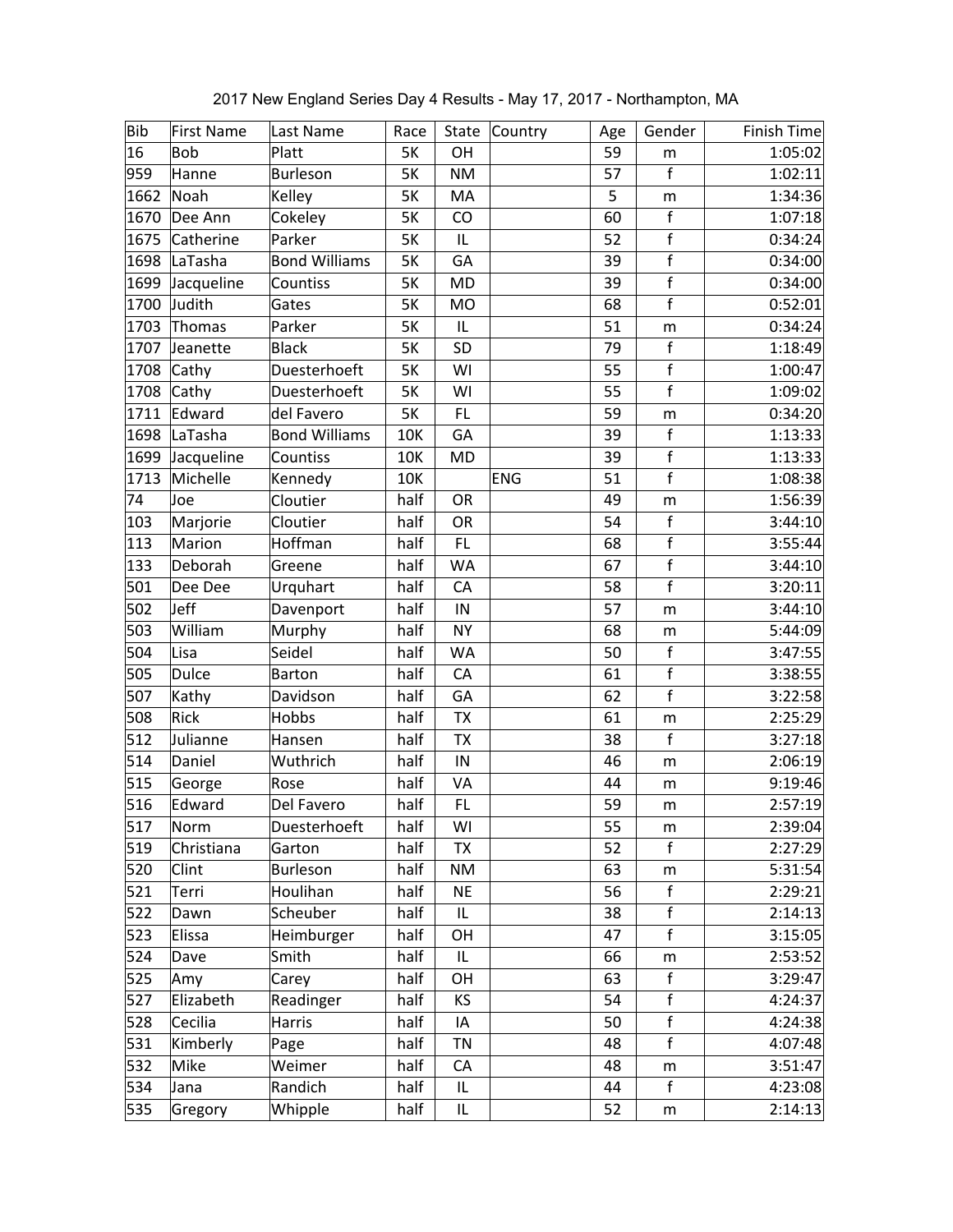| 539                     | Stephanie      | Livingston     | half | CO        |    | 32 | f              | 2:06:28 |
|-------------------------|----------------|----------------|------|-----------|----|----|----------------|---------|
| 543                     | Renu           | Moon           | half | CA        |    | 57 | $\mathsf{f}$   | 3:08:36 |
| 544                     | Tonia          | Easterling     | half | <b>NC</b> |    | 44 | $\overline{f}$ | 3:17:24 |
| 545                     | Nita           | Sweeney        | half | OH        |    | 55 | $\mathsf{f}$   | 3:02:56 |
| 549                     | Joanie         | Carlson        | half | PA        |    | 28 | $\mathsf{f}$   | 3:32:55 |
| 551                     | Erica          | Dalziel        | half | WI        |    | 27 | $\mathsf f$    | 2:02:48 |
| 554                     | Lynne          | <b>Mullins</b> | half | KY        |    | 53 | $\mathsf{f}$   | 3:25:58 |
| 558                     | Dina           | Wilkinson      | half | MA        |    | 50 | $\mathsf f$    | 2:05:27 |
| 565                     | Becca          | Laudermik      | half | MA        |    | 22 | $\mathsf f$    | 1:47:52 |
| 567                     | Marissa        | Wilkinson      | half | MA        |    | 21 | $\mathsf f$    | 2:05:27 |
| 570                     | <b>Beverly</b> | Thompson       | half | SC        |    | 60 | $\mathsf f$    | 3:35:54 |
| 572                     | Mandy          | Castro         | half | CA        |    | 22 | $\mathsf{f}$   | 1:47:52 |
| 575                     | Chuck          | Harvey         | half | AK        |    | 71 | m              | 2:35:28 |
| 576                     | Courtney       | <b>Bird</b>    | half | <b>TN</b> |    | 36 | $\mathsf f$    | 3:59:32 |
| 579                     | Scott          | Porter         | half | FL        |    | 58 | m              | 1:25:43 |
| 581                     | Miriam         | Jacobs         | half | OH        |    | 77 | $\mathsf f$    | 3:29:47 |
| 585                     | Tracey         | Newenhouse     | half | <b>NJ</b> |    | 56 | $\mathbf f$    | 2:47:07 |
| 586                     | Charles        | Toler          | half | FL        |    | 65 | m              | 3:07:18 |
| 596                     | Cynthia        | Flores         | half | <b>TX</b> |    | 46 | f              | 3:34:06 |
| 599                     | Kimberly       | Stull          | half | CA        |    | 55 | $\mathsf f$    | 2:40:26 |
| 600                     | Ruth           | Jones          | half | VT        |    | 39 | $\mathsf f$    | 3:54:33 |
| 602                     | Miranda        | Hudson         | half | MA        |    | 21 | $\overline{f}$ | 2:01:47 |
| 603                     | Jonathan       | Olivares       | half | <b>TX</b> |    | 48 | m              | 3:47:55 |
| 606                     | Melinda        | Langlois       | half | CA        |    | 55 | $\mathsf{f}$   | 3:23:29 |
| 613                     | Cathy          | Troisi         | half | <b>NY</b> |    | 71 | $\mathbf f$    | 4:33:55 |
| $\overline{\mathbf{c}}$ | Jim            | Simpson        | mar  | CA        |    | 75 | ${\sf m}$      | 7:53:55 |
| 4                       | Haywood        | Crowder        | mar  | CA        |    | 74 | m              | 8:08:36 |
| 5                       | Kevin          | <b>Brosi</b>   | mar  | <b>TX</b> |    | 62 | m              | 7:32:05 |
| 8                       | Pamela         | Penfield       | mar  | CO        |    | 69 | $\mathsf{f}$   | 8:11:20 |
| 11                      | Liz            | Gmerek         | mar  | FL        |    | 56 | $\mathsf f$    | 7:32:05 |
| 12                      | Marv           | <b>Bradley</b> | mar  | CO        |    | 77 | m              | 6:40:53 |
| 15                      | Thomas         | Coleman        | mar  | <b>NJ</b> |    | 74 | m              | 7:04:12 |
| 24                      | Jenine         | Wilson         | mar  | CA        |    | 54 | f              | 7:52:07 |
| 29                      | Tim            | Lyke           | mar  | <b>TX</b> |    | 58 | m              | 6:31:53 |
| 41                      | Vemana         | Sotala         | mar  | WI        |    | 31 | m              | 5:06:30 |
| 43                      | Allison        | Leer           | mar  | IN        |    | 54 | $\mathsf f$    | 7:54:49 |
| 51                      | Gail           | Alford         | mar  | OH        |    | 60 | $\mathsf f$    | 6:57:59 |
| 52                      | Parmjit        | Sandher        | mar  | OH        |    | 59 | $\mathsf{f}$   | 6:57:59 |
| 56                      | Antoinette     | Casselberry    | mar  | CA        |    | 67 | $\mathsf f$    | 7:54:49 |
| 58                      | Gwendolyn      | Strutchen      | mar  | VA        |    | 51 | f              | 7:17:57 |
| 60                      | Jeff           | Espy           | mar  | GA        |    | 46 | m              | 4:40:50 |
| 67                      | John           | Kennedy        | mar  |           | UK | 58 | m              | 5:48:14 |
| 68                      | Susan          | <b>Brook</b>   | mar  | ID        |    | 51 | f              | 8:09:04 |
| 70                      | Michael        | Mester         | mar  | IL        |    | 32 | m              | 6:11:50 |
| 77                      | Cherie         | Eason          | mar  | GA        |    | 56 | $\mathsf f$    | 5:39:37 |
| 79                      | Sabrina        | Johnson        | mar  | IL        |    | 52 | $\mathsf f$    | 7:39:56 |

2017 New England Series Day 4 Results - May 17, 2017 - Northampton, MA